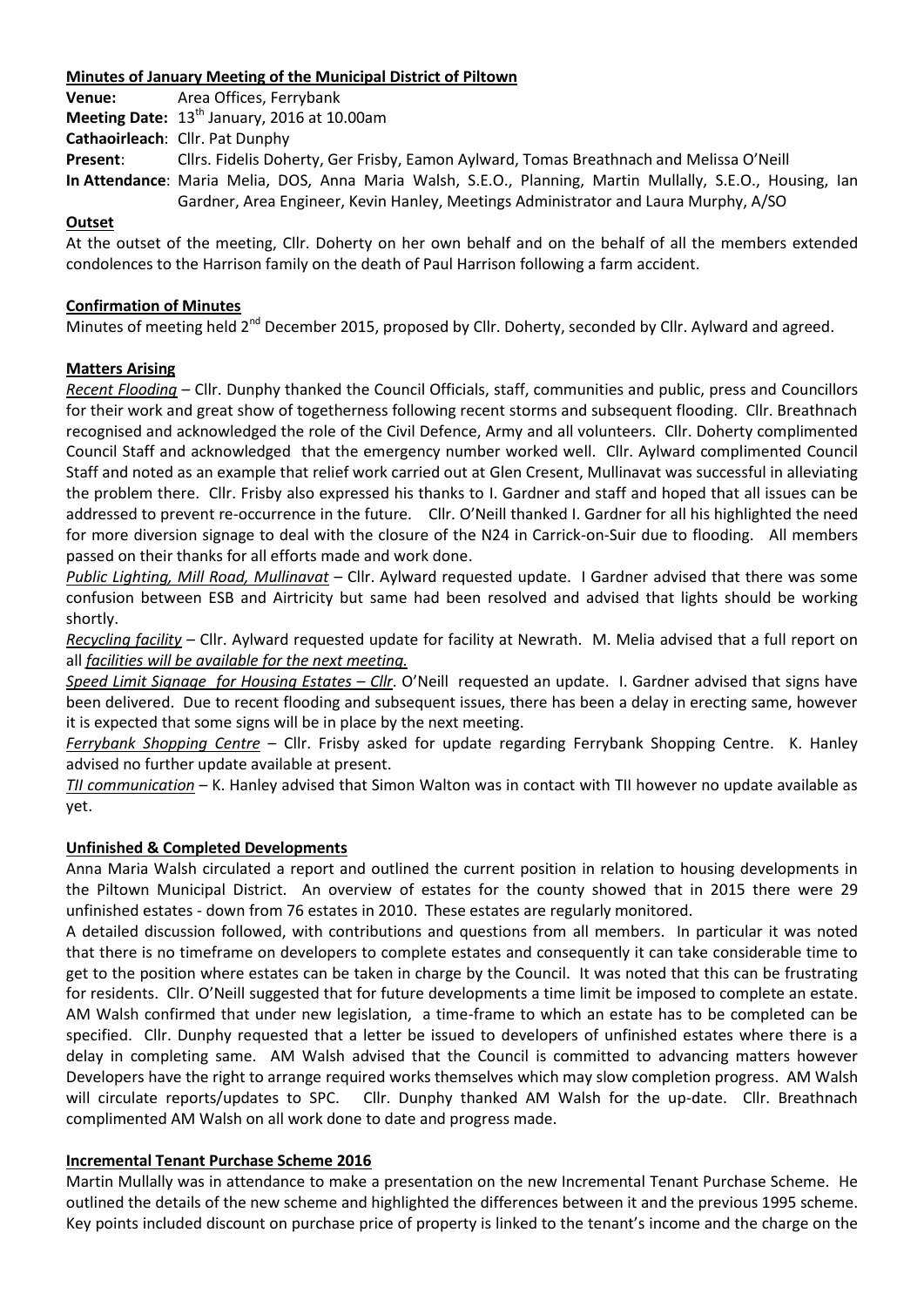property is determined by the value of discount granted at time of sale. This value is reduced by rate of 2% pa for the term of the loan. Tenant(s) can sell the property during this time, however the local authority can claw-back a percentage of sale proceeds if property is sold at a profit. Eligible tenant(s) must have a reckonable income of min. €15,000pa. Social welfare payments from the Department of Social Protection (exclusions apply) can be taken into account as a secondary earner's income. Tenants must also show that their water charges account is paid. Local authorities have the provision not to consent to sale and also have the right of first refusal to buy back the property. The sale of a property to a tenant(s) is no longer a Reserved Function of Council.

A discussion followed the presentation, with a number of matters raised and noted:-

- Cllr. O'Neill expressed her disagreement that social welfare payments cannot be included as a primary source of income and stated that this discriminates against persons in this category. M. Mullally pointed out that persons must sustain the loan. Cllr. O'Neill confirmed her opposition to purchasers having to have their water charges account certified as paid. She commented that the scheme hinders the passing on of the family home.
- Cllr. Dunphy stated household income should be taken into account regardless of it source.
- Cllr. Breathnach queried if there was an option for a Tenant Purchaser to pass on their home to a family member for an amount less than the market value. M. Mullally advised that the scheme does not allow for under-valuing of properties to facilitate this. Cllr. Breathnach also asked if a property had to be sold to a first time buyer, as previously the case. M Mulally advised that the Local Authority has the right of first refusal however once property is sold, the Council's consent is not required for future sales. Cllr. Breathnach queried why the sale of a property under the new Tenant Purchase Scheme is no longer a Reserved Function. M. Mullally will raise this query at the next National Meeting.
- Cllr. Aylward asked if the scheme and qualifying criteria applied to tenants of approved Housing Bodies. M.Mulally advised that currently the scheme did not.

M. Mullally asked Councillors to forward on any queries they had on the Incremental Tenant Purchase Scheme and the Council will raise same at the National Meeting on 28<sup>th</sup> January 2016. Cllr. Dunphy thanked M Mulally for his presentation.

# **Flooding Update**

I Gardner circulated a map identifying flooding locations and advised that a list is being compiled to detail issues, possible solutions and their costs following recent flooding events. This list will also be used as a reference to assist with the drawdown of emergency funding from the Department. I. Gardner advised that S. Walton, Senior Engineer is meeting with all Area Engineers on Friday  $15<sup>th</sup>$  January to discuss flooding issues. He further advised that there are likely to be more road network issues and thus it will be a while before the full cost is known. Some resolutions will involve seeking funding from the OPW and certain areas may require the involvement of consultants to identify a solution. Cllr. Dunphy commented that while he is aware of the OPW's involvement, it is important that issues don't get neglected. Cllr. Aylward agreed and added that some flooding issues are recurrent and acknowledged that where works have been carried out they have been successful in preventing houses from been flooded. Cllr. O'Neill queried if there was a deadline to draw down funds. M.Melia confirmed that there was no time-limit and advised that request for funding comprised of two parts: 1. cost of response to flooding and 2. separate on-going costs.

While discussing flooding issues Cllr. O'Neill brought up the issue of water notices issued by Kilkenny County Council. Cllr. O'Neill observed that notices can be confusing for customers as they imply that Kilkenny County Council is responsible for water supply and not Irish Water. It was also highlighted that the time-line for restoration of water services can often be inaccurate as often there is a delay. This causes much frustration for water customers. Cllr. Dunphy noted replacement of pipes needs to be carried out more promptly. M. Melia will raise these issues with Water Staff and at meeting with Irish Water on Monday 18<sup>th</sup> January at County Hall. Cllr. Dunphy proposed that these matters be put to Irish Water with a view to keeping the pressure on to get works completed. Cllr. O'Neill seconded the proposal. Cllr. Breathnach suggested that a strategic plan be put in place regarding drainage issues.

#### **Roadworks Update**

Ian Gardner circulated report to the members, detailing progress since the last meeting. The following was discussed and noted:-

Tybroughney – remaining works to be carried out in 2016 from maintenance budget.